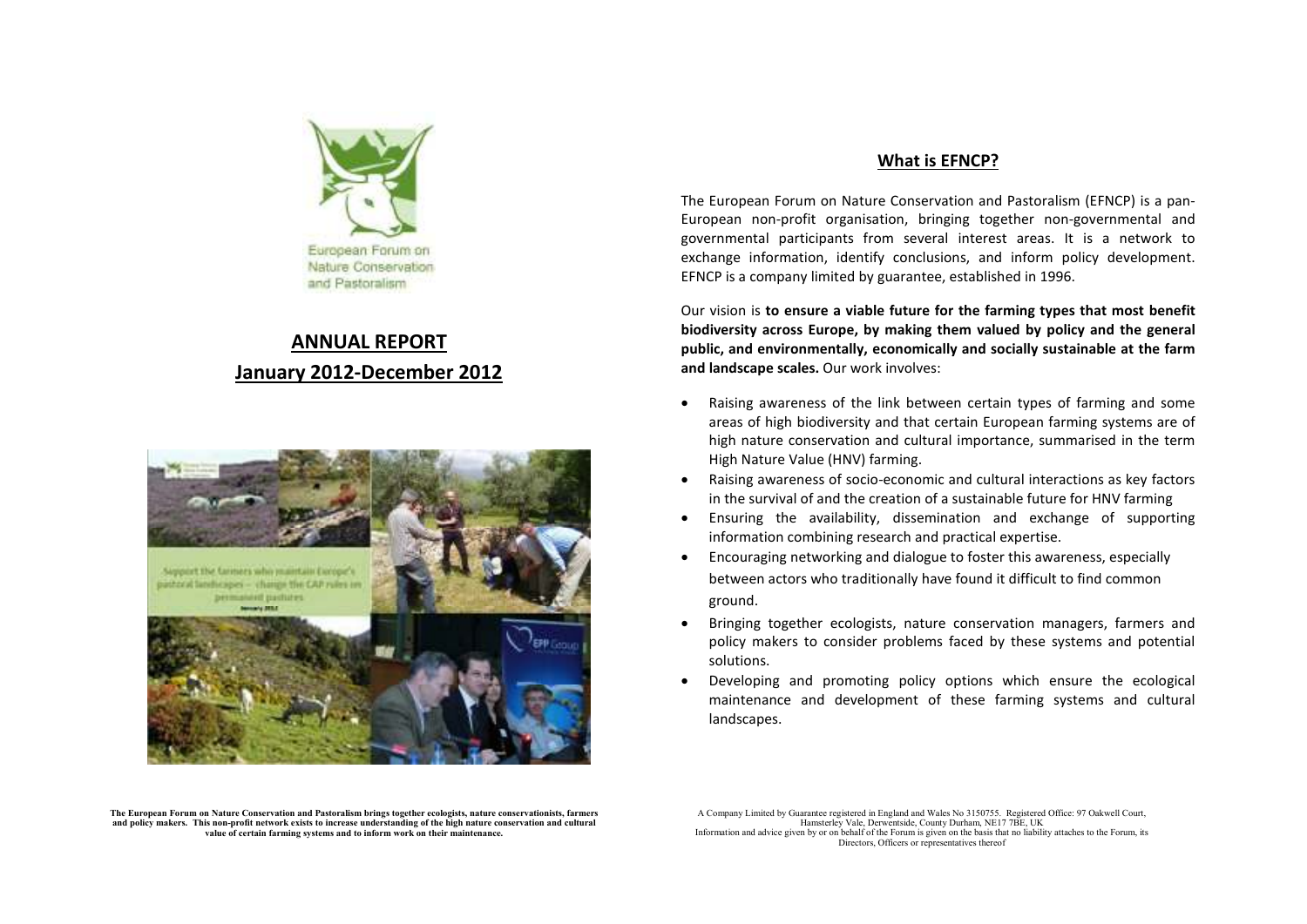## **Informing and improving policy**

As the CAP reform discussions gained pace, we worked hard in 2012 to ensure that key messages we have been developing with our partners are getting heard in the right places.

- We responded to a range of EU consultations, submitted a range of policy papers (see publications section) and attended 25 stakeholder meetings.
- We held a number of face-to-face meetings with key EU officials and participated in DG Environment's MAES expert group.
- As in previous years, we focussed on our core issues, notable the permanent pasture question, starting the year with a petition in English, French and Spanish.
- In conjunction with DVL, we ran a pair of complementary workshops on the policy and technical aspects of supporting semi-natural grasslands in Brussels and Hungen respectively.
- Recognising the new co-decision role of the European Parliament, we supported and participated in a Pogány-havas seminar on hay meadows, organised with the support of Csaba Sógor MEP.



- At Member State level, we worked on policy issues in Ireland, the UK, France, Spain, Romania and Bulgaria.
- • In Ireland we continued to work on developing CAP proposals, both as EFNCP and in partnership with others, and responded to the first consultations on the 2014-20 CAP.



• In the UK, LUPG funding enabled us to hold a seminar to report the projects of recent years. We also maintained our focus in Scotland, producing major reports containing policy proposals both for commongrazings and for crofting.



- • In France, we worked with others at the national level through the PAC 2013 group.
- • In Spain we worked on a WWF Spain HNV farming project funded from CAP Technical Assistance monies.



We also supported the work of the Asociación Pastores por el Monte Mediterráneo to develop policy to support extensive pastoral systems in the south of Spain.

• In Romania, we continued to support the HNV farming coalition, which held two meetings during the year, and supported the Mozaic and Pogány-havas associations as they develop policy proposals.

•In Bulgaria we worked alongside WWF DCP to comment on policy.

Our new collaboration with IDDRI has lifted our eyes beyond the forthcoming programming period to look at the longer patterns in agriculture policy. In 2012 we prepared two significant policy review papers and held a horizon-scanning expert meeting in Brussels to consider how better to incorporate environmental concerns into future incarnations of the CAP.

We also contributed to the development of EU environment policy, focussing on the new Biodiversity Strategy. Our input was mainly directed through the European Habitats Forum, of which we became a member.

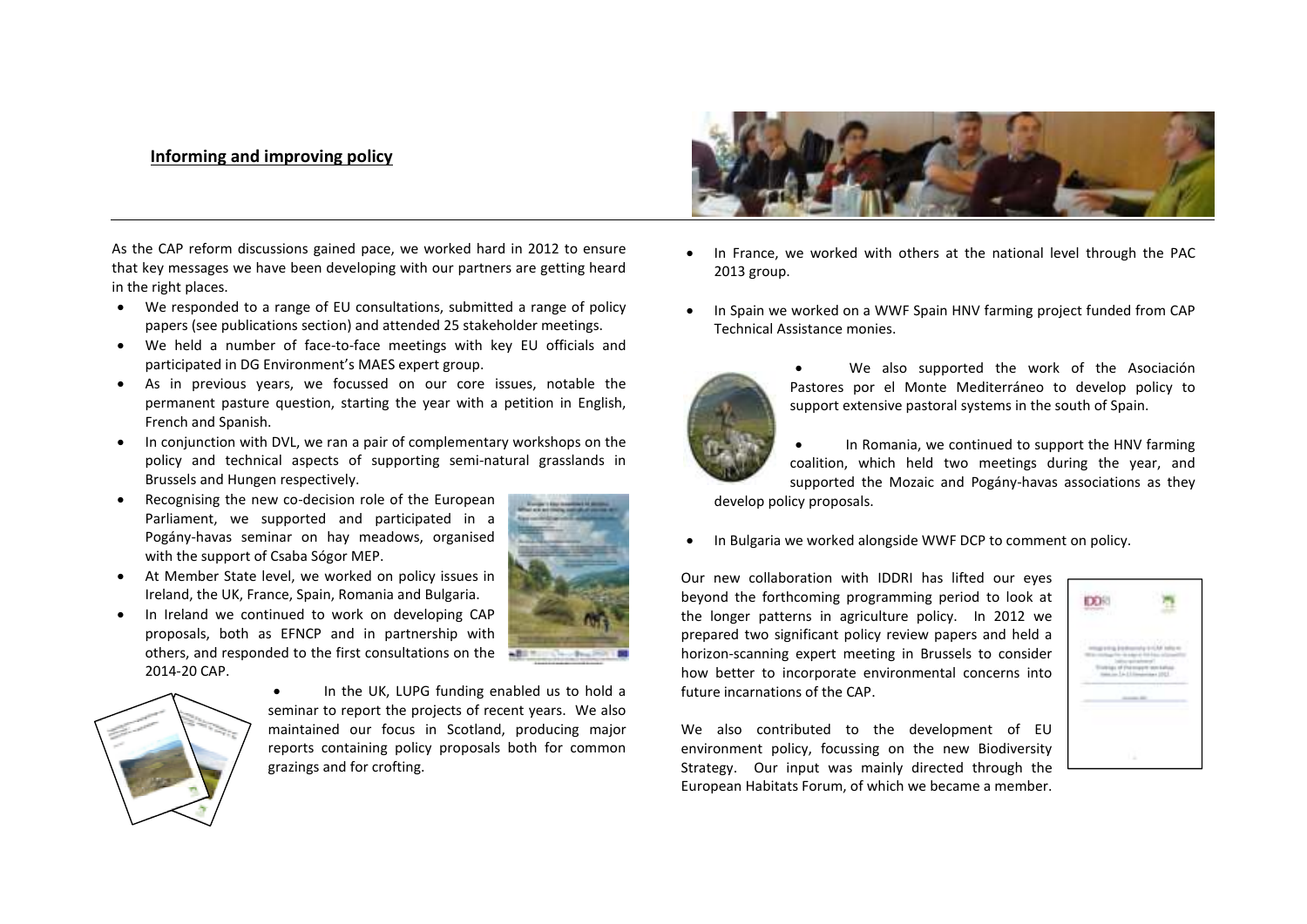## אדא! **Butterfly Strenghthening the network** *Projects on the ground* **NORTH PENNINES**

•



Twelve new members joined our network in 2012:

- •Stichting Butterfly Conservation Europe (Netherlands)
- •Asociación Cultural Pastoral Arkide (Spain)
- •Weideverein Taurus (Germany)
- •Lietuvos Gamtos Fondas (Lithuania)
- •Macedonian Ecological Society (Macedonia)
- •Estonian Fund for Nature (Estonia)
- •Pro Vértes (Hungary)
- • Tiszatáj Environment and Nature Conservationist Public Foundation (Hungary)
- •Green Corridor Public Foundation (Hungary)
- •Kiskunság Természetvédelmi Non-profit (Hungary)
- •Bihar Public Foundation (Hungary)
- •North Pennines AONB (UK)

We are continuing to support capacity building in our network of SE European partners. We were approached by Slow Food to be a partner alongside a range of regional NGOs in an application to the EU Civil Society Facility fund – the application was successful and the resulting ESSEDEA network is starting its work in 2013.





We were the receiving partner for a Leonardo mobility project on common grazings management, led by Sligo Institute of Technology. The participants looked at the contrasting approaches to commons governance in England and Scotland.

We continued to support and work with local partners in a range of EU countries:

- $\bullet$  In Romania, we continued to support the work of the Mozaic Association and Pogány-havas microregion, both working in areas of highly biodiverse Transylvanian farmland.
- • In Spain, we supported a recent addition to our network, Asociación Pastores por el Monte Mediterráneo in their work to raise awareness of pastoralism as a tool against wild fire.



• In Ireland, continued to work hard to ensure that an Aran Life project gets off the ground.

Foundation for Common Land.

In the UK, we are supporting the work of the

• In France, we continued our links with the Parcs Régionals Naturels, exploring ways in which the LEADER approach could be used to support local HNV farming projects.

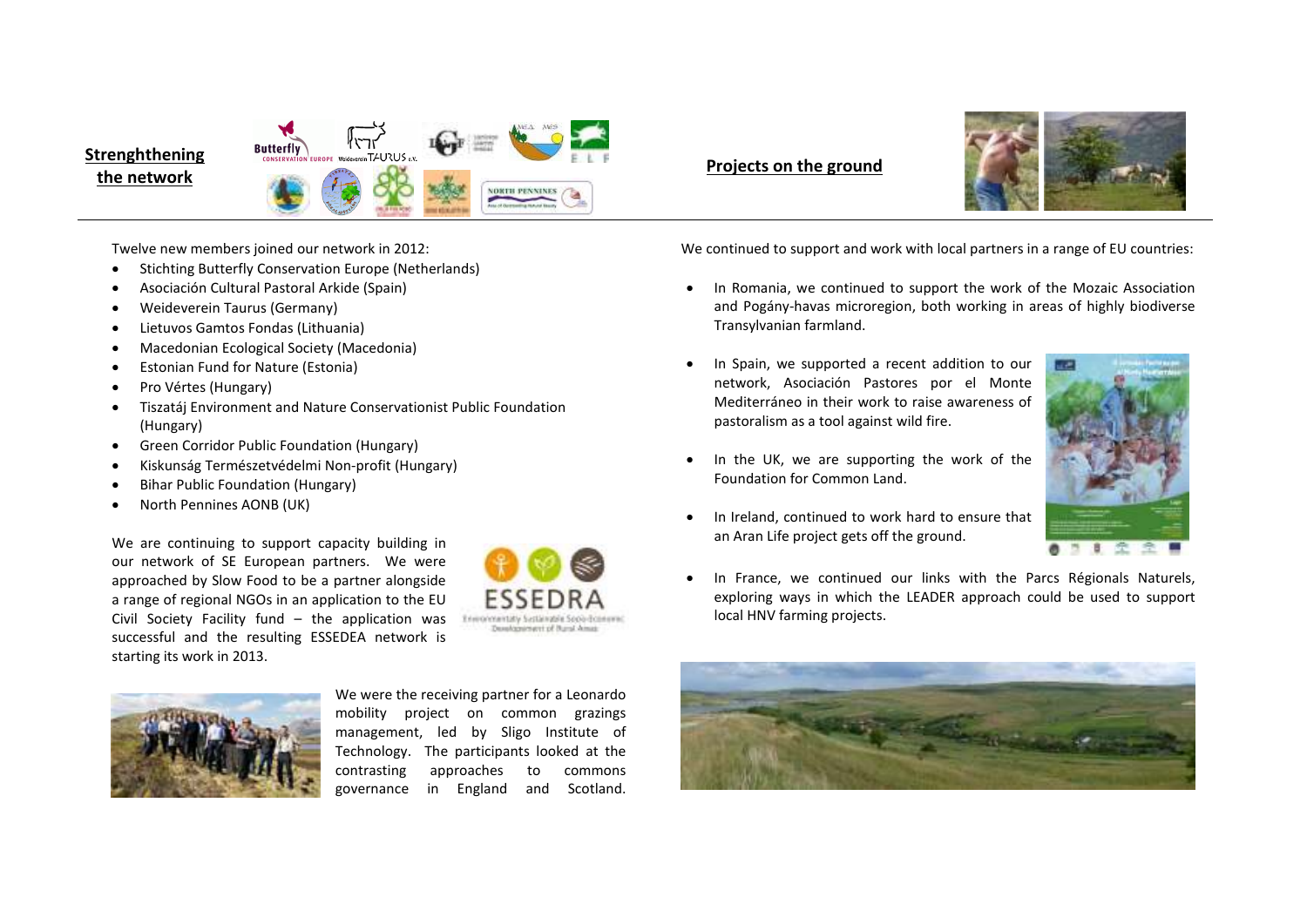# **Improving**





We worked to improve our own understanding and that of others across a wide range of HNV farming-related issues, from ecology to policy analysis.

- Work in the Pogány-havas area of Transylvania illustrated more clearly not only the importance of the area's cultural landscapes, including its hay meadows, but the key link to ongoing management by the local farmers.
- In collaboration with Butterfly Conservation Europe, we produced a report •on improving the targeting, monitoring and managing semi-natural grasslands.
- We produced two background studies on the macro-economic development of the CAP and on the international context in which changes to the CAP take place respectively, as part of our joint work with IDDRI.
- • In Scotland we analysed the uptake of agri-environment on two key aspects of HNV farming – crofts and common grazings – and the reasons for the patterns which emerged.
- • Butterflies are an attractive and effective indicator on semi-natural grasslands; in collaboration with Butterfly Conservation Europe, we produced a report on their potential and a 'how to' guide in English, Spanish and Romanian. We also supported a workshop to introduce the BCE methodology to Romania.
- A study tour organised jointly with IT Sligo and funded by the EU Leonardo programme allowed a group of Irish professionals to learn about approaches to common land governance in England and Scotland.



- • We have updated, improved and expanded our website, which now gets over 1.7 million hits annually.
- • We produced two pdf editions of our magazine, *La Cañada,* which was emailed to over 2000 key stakeholders.
- • We supported the production of information leaflets by the Mozaic Association (RO) and the Bulgarian Society for the Protection of Birds.





- We organised field visits on Favourable Conservation Status on Natura 2000 sites in Ireland.
- • We helped raise awareness of the problems of pasture management legislation in Bulgaria, and shared examples of good and bad practice by municipalities.